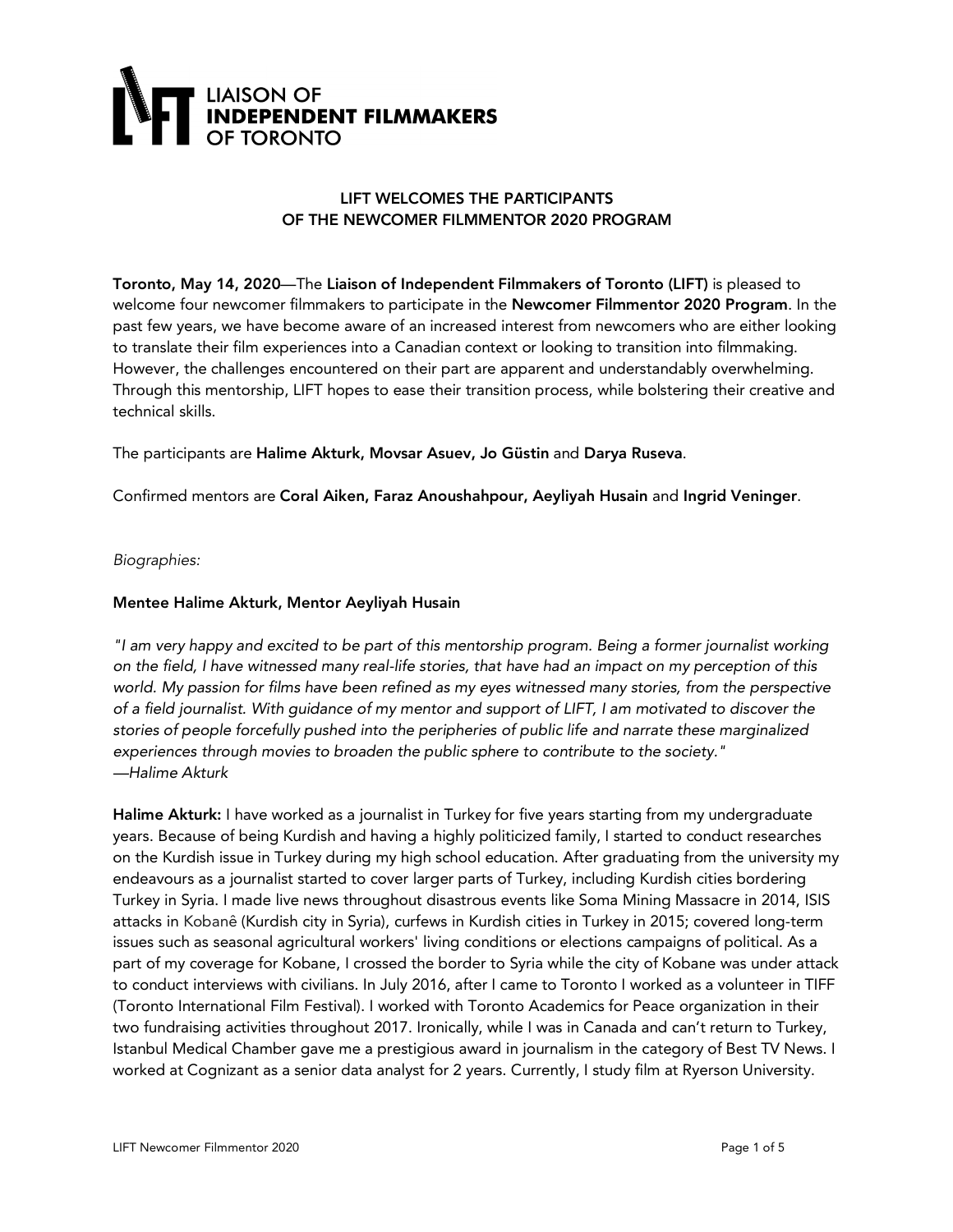# **E LIAISON OF<br>INDEPENDENT FILMMAKERS<br>OF TORONTO**

Aeyliya Husain is an award-winning documentary filmmaker whose work focuses on issues of representation, images of war and their interpretation, women, and photography. She has exhibited at festivals both nationally and internationally including, Tribeca Film Festival, San Francisco Docfest, Glasgow Short Film Festival and São Paulo Film Festival. Her latest film "The Fifth Region" had its premiere at imagineNATIVE, in October (2018) and on the Documentary Channel (2020). Her work has been supported by production grants from the National Film Board of Canada, Canada Council for the Arts, the Ontario Arts Council and the Toronto Arts Council and VICE media. Husain holds an MFA in Film Production from York University (Toronto, Canada) and a BA from the University of Waterloo (Waterloo, Canada).

### Mentee Movsar Asuev, Mentor Ingrid Veninger

*"I am incredibly excited to participate in this annual mentorship program by LIFT. It's the beginning of my journey in the Canadian filmmaking world and opportunity to grow as a filmmaker and a person. I hope to expand my professional skills and learn new ways of storytelling under the mentorship of Ingrid Veninger."*

—Movsar Asuev

*"Oftentimes, our creative practice can be isolating, now more than ever, in context of COVID-19. We* need each other. I am interested and excited to be a mentor because I want to engage with passionate *voices, share ideas, and champion the stories people feel they have to tell."* —Ingrid Veninger

Movsar Asuev was once born and raised in the Chechen republic, a federal subject of the Russian Federation. At age of 17, he was expelled from university by authorities of the republic. Since then he picked up the camera and had started a long journey of exploring filmmaking and life in general. In 2013, he started working in a local film company called "Chechenfilm," where he served as a second camera operator for two years. Next step on his journey was joining media production team of MMA organizations "ABC Championship," where he directed, shot and edited many promos and short-stories about MMA fighters. In the end of 2016, Movsar moved to Saint-Petersburg, from where a few months later he migrated to Canada with great assistance of Canadian government.

Ingrid Veninger holds an MFA from York University and has been a full-time faculty member of AMPD (School of the Arts, Media, Performance and Design) since 2019. Born in Bratislava and raised in Canada, Ingrid has been celebrated as "the DIY queen of Canadian filmmaking" (Liam Lacey, The Globe and Mail). Since 2008, she has produced ten feature films with premieres at TIFF, Rotterdam, Locarno, Slamdance, Whistler, Rome, Hot Docs, Karlovy Vary and MoMA in New York. With retrospectives of her work in Ottawa at the Canadian Film Institute and in Santiago, Chile at FEMCine, Ingrid received the WIFTS International Visionary Award, the Alliance of Women Film Journalists EDA Award for "Best Director" and the Jay Scott Prize awarded by the Toronto Film Critics Association. A member of the Directors Guild of Canada and participant in the inaugural TIFF Studio, Berlinale Talents, and Rotterdam Producer's Lab, Ingrid has been a mentor at the Canadian Film Centre and Screenwriter-in-Residence at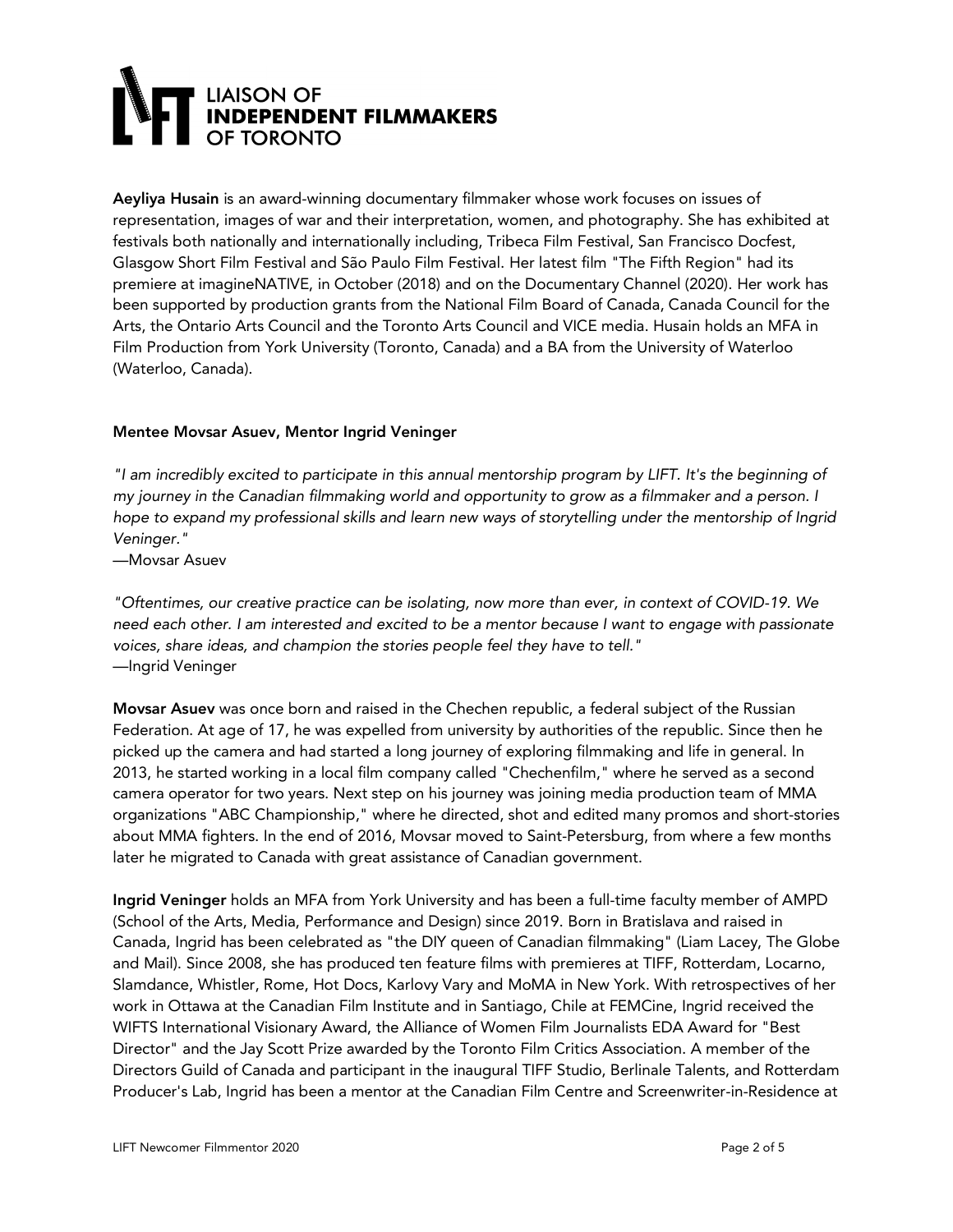# **E LIAISON OF<br>EINDEPENDENT FILMMAKERS<br>E OF TORONTO**

the University of Toronto. An advocate for gender parity, Ingrid initiated the pUNK Films Femmes Lab in 2014 to foster six narrative feature films written and directed by Canadian women, sponsored by Academy Award winner Melissa Leo. On April 1, 2020, she launched a collaborative "Exquisite Cadaver" project, wherein 10 female filmmakers from around the world (China, Germany, Spain, South Africa, Bolivia and Canada) co-create a 100-minute film while in quarantine. https://www.punkfilms.ca

### Mentee Jo Güstin, Mentor Coral Aiken

"Yes, go to Canada. That country LOVES artists! They invest in them, there are so many grants, they actually think it's a real job! I was told. And here I am, proving them right! I feel so grateful and lucky to have been chosen for this mentorship program! I am not only new in the country, I am also new in the *industry and as much as I am passionate about it, having written unproduced screenplays for years, it* can be a little intimidating. My career goals when I moved here was to become the Kenya Barris of *AfroQueer fiction and to have my own animated series like Rebecca Sugar. I landed at the Pearson Airport with my unbreakable ambitions and my broken English and I wondered: «Now what?» Now the Newcomer Filmmentor Program at LIFT! Just as I was preparing the ground for my own creative production company, I am lucky enough to have been attributed a mentor, a person who has been in my shoes before: Coral Aiken! Dear Coral, I know NOTHING about production! Yet."* —Jo Güstin

"LIFT is an invaluable resource to the city of Toronto. I have been involved in the organization as a *filmmaker member for over a decade and have seen the incredible impact on our community. I am* proud and honoured to be a mentor to this year's Filmmentor program. I look forward to engaging with the talented mentees and I know I will be learning just as much from them as they will from me." —Coral Aiken

Jo Güstin (she/her/tbd) is an intersectionality comedian and writer for several art forms. She uses fiction and comedy to dismantle the cis het white patriarchy. In 2016, her experimental short film "Aux Mots de couleur" was acclaimed at Cineffable, the International Lesbian and Feminist Film Festival in Paris. After the tragicomic "9 Histoires lumineuses," a collection of short stories published in 2017 by Présence Africaine, in 2019 Jo Güstin denounced, in the stinging novel "Ah Sissi," the way France treats racialized womxn. Since 2018, she has been performing her standup show "Je n'suis pas venue ici pour souffrir, OK ?" at political festivals. In 2019 the award-winning soul and jazz album "African Time" by Gwen & Tiana (Ubuntu Music) was released, a feel-good gem with Jo Güstin as lyricist. Jo Güstin studied in Cameroon, France, Japan and Germany and holds a M.Sc. in management from HEC Paris. After arriving in Canada on July 1, 2019 as a permanent resident, the Toronto-based artivist realizes that as a queer Black genderfluid womxn, she belongs nowhere. She wants all the queer BIPOC around the world feeling the same to find in her productions a place to call home. That is why in 2020, she will launch dearnge society, a platform showcasing and producing AfroQueer creators who have something to say.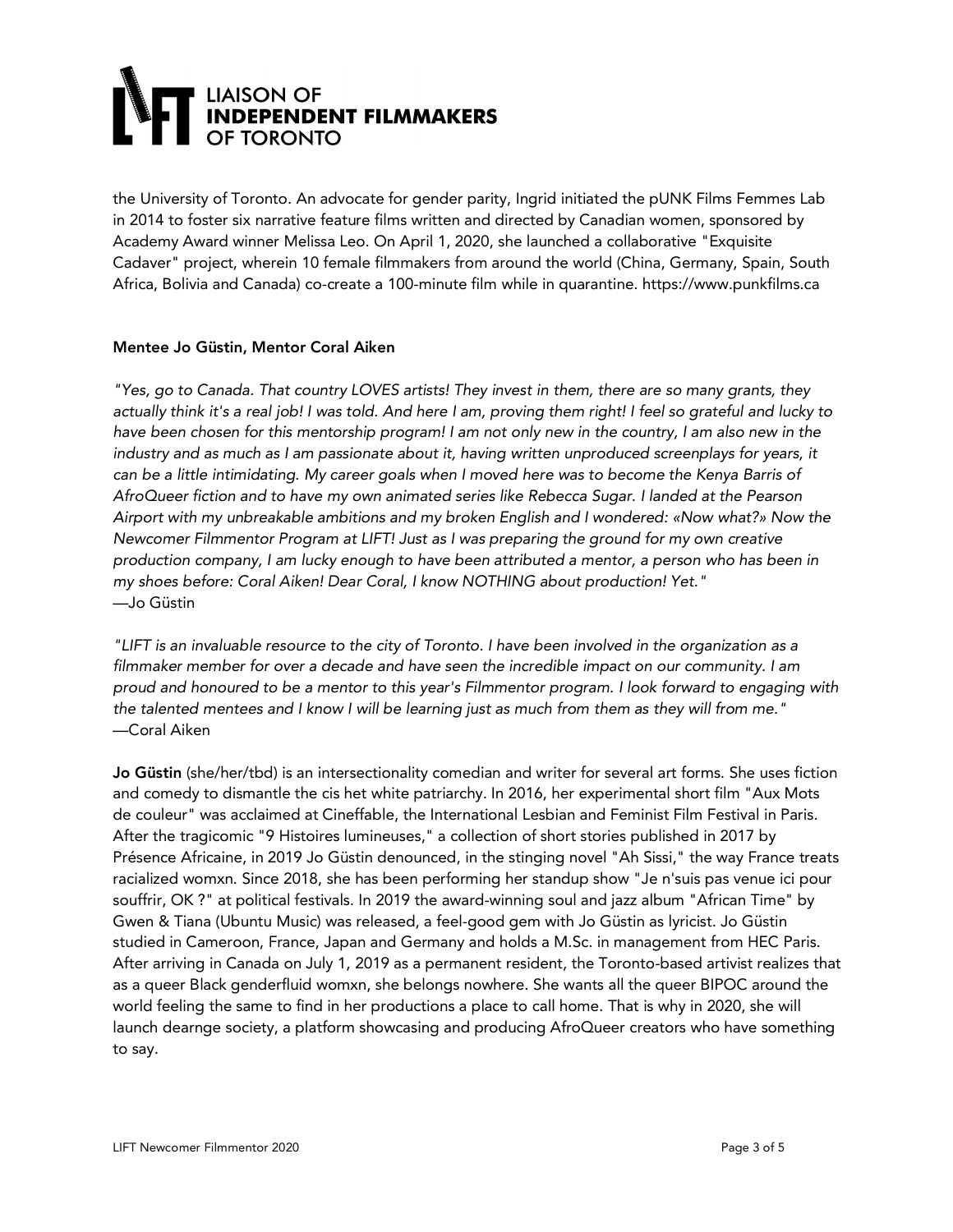# LIAISON OF<br>| **INDEPENDENT FILMMAKERS**<br>| OF TORONTO

Coral Aiken is a creative producer based in Toronto. Coral founded Aiken Heart Films to develop fresh and original work for an engaged audience. Aiken has screened work internationally with films in competition at Cannes Cinéfondation, Rotterdam, BAFICI, Sarajevo and TIFF. She produced one of the top viewed films on Nowness.com. Expanding into international co-production, Coral produced a short film in Istanbul, Turkey, which was selected for the Locarno Talent Academy. Her latest feature film "Carmen," by Valerie Buhagiar, is slated for a 2021 release. https://aikenheartfilms.com

### Mentee Darya Ruseva, Mentor Faraz Anoushahpour

*"I am very thankful to the LIFT Community for being selected in the Newcomer Mentorship program! For me, this is a great opportunity to learn more about experimental cinema by working with Faraz* Anoushahpour and a challenge for me to further my study and develop my skills. This is an amazing way *to get a unique experience by working and communicating with a mentor who has similar interests to* me and can help to find my own language in cinema. I hope this mentorship program will help me bring my film ideas to life and that I can meet great people that will open doors for further collaboration in *films."*

—Darya Ruseva

*"I am very thrilled to be welcomed back to this important initiative by LIFT. I share a deep understanding of the reality and challenges newcomer artists face arriving in a new country and I am committed to sharing the knowledge and experience that I have gained in the past few years working as a filmmaker and film programmer in Toronto."* —Faraz Anoushahpour

Darya Ruseva: Before filmmaking, I spent most of my time painting and had plans to become an architect. But in a single moment, everything changed and I realized that the next logical step in my personal, practical and intellectual growth would be a turn toward cinema. I applied to the Russian State University of Cinematography (VGIK) and was accepted to the Normund Lacis' master department, which specializes in animation and multimedia films. However, due to the political situation in my home country and its impact on Russian cinema I immigrated to Canada, to be able to make films, which are more interesting to me than the government. Here in Canada, where I got freedom in choice in my film ideas, I realized, how many things are possible to create without being in the ideological frames. As a result, I started interested in experimental cinema and currently continue to explore this area of the film language.

Faraz Anoushahpour is an artist and film programmer. He holds a degree in architecture from the Architectural Association in London, UK, and an MFA in Interdisciplinary Art from OCAD University in Toronto, Canada. He acted as film programmer for Images Festival from 2015–2018, and was a participant in the Belligerent Eyes residency at the Prada Foundation (Venice, Italy). His collaborative film and installation work has been shown at Projections (New York Film Festival), Wavelengths (Toronto International Film Festival), International Film Festival Rotterdam, Internationale Kurzfilmtage Oberhausen (Germany), Media City Festival (Windsor/Detroit), Experimenta (Bangalore), Crossroads